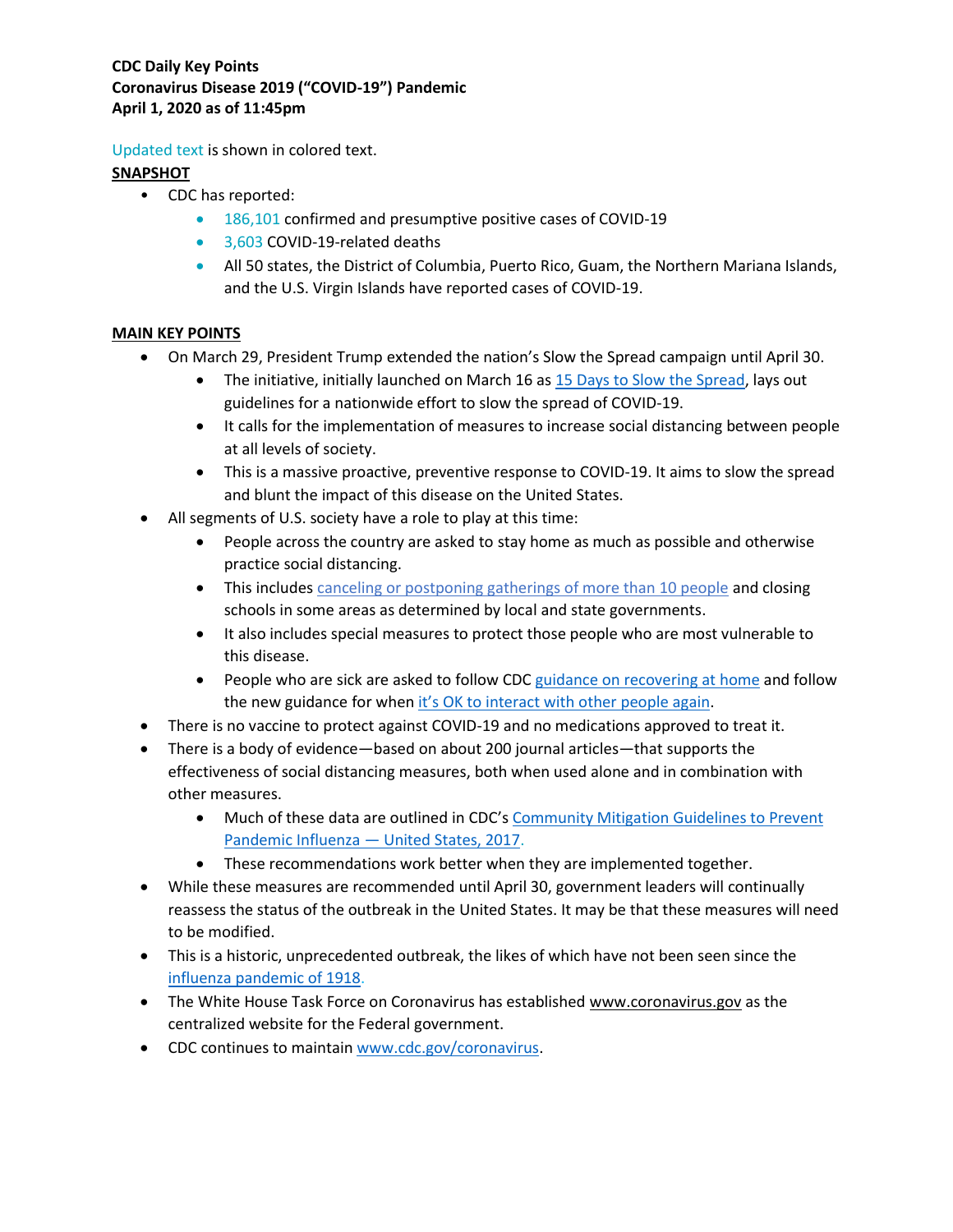#### **SITUATION UPDATE**

- 186,101 reported cases of COVID-19 have been detected in all 50 states, District of Columbia, Puerto Rico, Guam, the Northern Mariana Islands, and the U.S. Virgin Islands.
- Most U.S. states now report some community spread of COVID-19. Of those, 25 states report COVID-19 cases are "widespread."
- 3,128 of these cases occurred through close contact with another case.
- 1,110 cases occurred in travelers from international areas with sustained (ongoing) transmission and among their close contacts.
- 181,863 cases are either still being investigated to determine the source of exposure or the source of the exposure is unknown (i.e., assumed to be a result of community spread.)
- The number of cases of COVID-19 being reported in the United States is rising quickly.
	- Early on, most cases in the United States were among returned travelers from affected countries or close contacts of people who had COVID-19.
	- Now, more and more cases are resulting from community spread where the source of the exposure is unknown.
- As of March 31, 47 areas (46 states and Guam) report some community spread of COVID-19. Of those, 25 state report COVID-19 cases are "widespread." Se[e CDC's map](https://www.cdc.gov/coronavirus/2019-ncov/cases-updates/cases-in-us.html#reporting-cases) to stay up to date on what is happening in your state.
- More cases of COVID-19 are likely to be identified in the United States in the coming days, including more instances of community spread.
	- CDC expects that widespread transmission of COVID-19 in the United States will occur.
	- In the coming months, most of the U.S. population will be exposed to this virus.
	- CDC expects more illnesses, hospitalizations and deaths from COVID-19 illness to continue to occur.
- As COVID-19 activity continues to increase, it will be possible to track activity using some existing surveillance systems that track respiratory illnesses, including flu.
- CDC's most recent [FluView](https://www.cdc.gov/flu/weekly/fluactivitysurv.htm.) showed that the percent of specimens testing positive for influenza at clinical laboratories is decreasing. At the same time, levels of influenza-like-illness (ILI)—as measured by people seeking care for fever, cough and sore throat—increased for the second week in a row after declining for three weeks.
	- This means that more people are seeking care for respiratory illness than usual at this time of year and that the increase is not due to increasing influenza activity.
	- There are likely multiple factors that contribute to this increase. These may include concern over COVID-19 causing people to seek treatment for respiratory illness when they otherwise would not have, delayed or cancelled visits for routine healthcare, and the ILI surveillance system picking up COVID-19 illness activity.
- CDC and partners that collaborate on surveillance are adapting many of the surveillance systems that routinely collect information on viruses, illnesses, hospitalizations and deaths to better track COVID-19.
	- They are additionally creating new systems to track COVID-19.
	- All sources of information will be made available in one place on the web to facilitate tracking of COVID-19.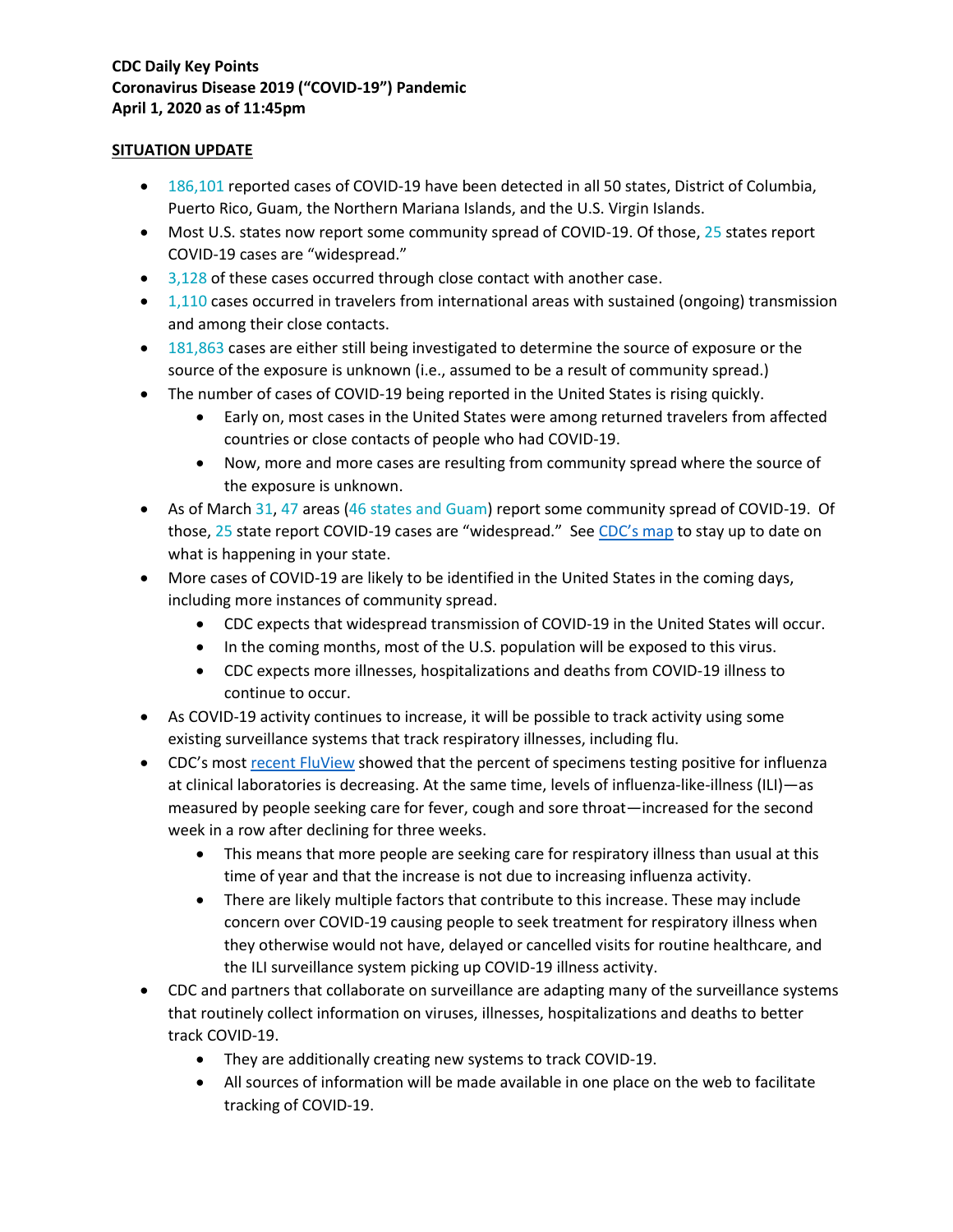- The agency plans to roll out COVID-19 surveillance data on the website this week.
- As of March 31, 95 state and local public health labs in 50 states, the District of Columbia, Guam and Puerto Rico verified they are successfully using COVID-19 diagnostic tests. See map showing [which states and territories have one or more laboratories that have successfully verified and](https://www.cdc.gov/coronavirus/2019-ncov/testing-in-us.html)  [are currently using COVID-19 diagnostic tests.](https://www.cdc.gov/coronavirus/2019-ncov/testing-in-us.html)
- As of March 31, CDC and local and state public health laboratories had tested a total of 157,847 specimens.
- Private laboratories are increasing their testing capacity. In addition to the approximately 2,500 tests per day currently done nationally, it is projected that:
	- Roche will increase their capacity up to 10,000 tests per day by end of this week
	- BioReference will increase their capacity by an additional 3,000 tests per day.
- In addition, the [U.S. Food and Drug Administration](https://www.fda.gov/emergency-preparedness-and-response/mcm-issues/coronavirus-disease-2019-covid-19-frequently-asked-questions) has issued a number of Emergency Use Authorizations for commercial manufacturers to develop other COVID-19 tests, including a point-of-care test that could deliver results in as short as 30 minutes.

## **Recent MMWR Publications**

- An MMWR report titled "[Presymptomatic Transmission of SARS-CoV-2](https://www.cdc.gov/mmwr/volumes/69/wr/mm6914e1.htm?s_cid=mm6914e1_w)  Singapore, January 23–[March 16, 2020](https://www.cdc.gov/mmwr/volumes/69/wr/mm6914e1.htm?s_cid=mm6914e1_w)" was published on April 1.
	- The report summarizes the results of a clinical and epidemiologic review of all 243 cases of COVID-19 reported in Singapore from January 23–March 16, 2020.
	- The report details seven clusters of cases where spread of COVID-19 appears to have happened from people who did not yet have symptoms.
		- Disease spread happened from someone who was "pre-symptomatic."
		- All patients did go on to develop symptoms.
	- Those instances of pre-symptomatic spread happened between 1–3 days before onset of symptoms.
	- The study confirms that COVID-19 is spreading from people before they have symptoms.
- An MMWR report titled "Preliminary Estimates of the Prevalence of Selected Underlying Health [Conditions Among Patients with Coronavirus Disease 2019](https://www.cdc.gov/mmwr/volumes/69/wr/mm6913e2.htm?s_cid=mm6913e2_w) — United States, February 12– [March 28, 2020](https://www.cdc.gov/mmwr/volumes/69/wr/mm6913e2.htm?s_cid=mm6913e2_w)" was published on March 31.
	- Published reports from China and Italy suggest that risk factors for severe COVID-19 disease include underlying health conditions, but data describing underlying health conditions among U.S. COVID-19 patients have not yet been reported.
	- Based on preliminary U.S. data, persons with underlying health conditions such as diabetes mellitus, chronic lung disease, and cardiovascular disease, appear to be at higher risk for severe COVID-19–associated disease than persons without these conditions.
	- Strategies to protect all persons and especially those with underlying health conditions, including social distancing and handwashing, should be implemented by all communities and all persons to help slow the spread of COVID-19.

## **CDC GUIDANCE UPDATES**

• On March 31, new guidance documents and resources posted to the CDC website included—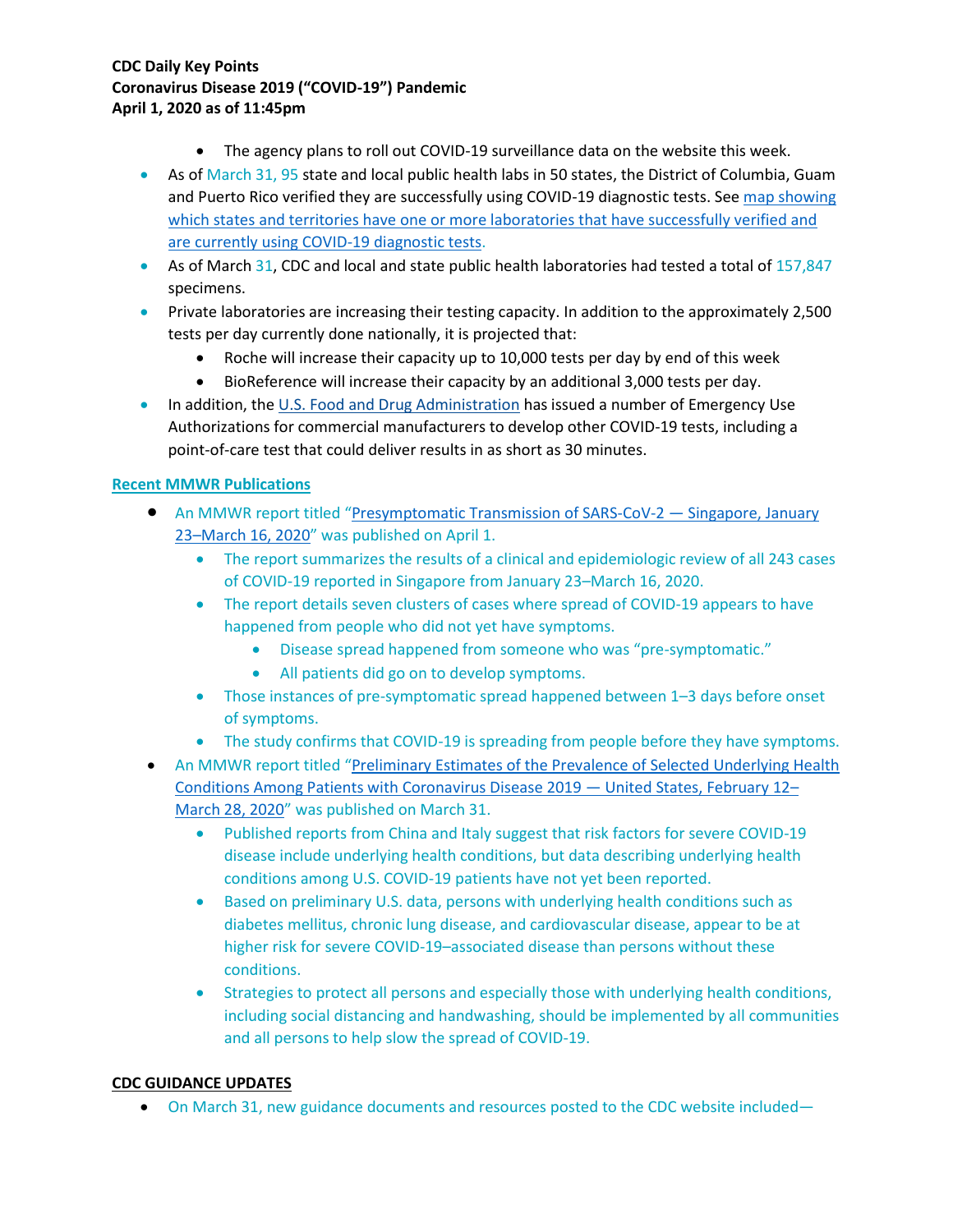- [Supplemental guidance for childcare programs that remain open](https://www.cdc.gov/coronavirus/2019-ncov/community/schools-childcare/guidance-for-childcare.html)
- A tool to [screening clients for respiratory infection symptoms at entry to homeless](https://www.cdc.gov/coronavirus/2019-ncov/community/homeless-shelters/screening-clients-respiratory-infection-symptoms.html)  [shelters](https://www.cdc.gov/coronavirus/2019-ncov/community/homeless-shelters/screening-clients-respiratory-infection-symptoms.html)
- FAQs for correctional facility administrators [and staff, people who are incarcerated, and](https://www.cdc.gov/coronavirus/2019-ncov/community/correction-detention/faq.html)  [their families](https://www.cdc.gov/coronavirus/2019-ncov/community/correction-detention/faq.html)
- On March 30, CDC updated its COVID-19 home page to make it easier to navigate the site and find information.
- On March 30, CDC also posted new guidance for outpatient dialysis facilities—Interim Additional [Guidance for Infection Prevention and Control Recommendations for Patients with Suspected or](https://www.cdc.gov/coronavirus/2019-ncov/healthcare-facilities/dialysis.html)  [Confirmed COVID-19 in Outpatient Hemodialysis Facilities.](https://www.cdc.gov/coronavirus/2019-ncov/healthcare-facilities/dialysis.html)
- CDC is now rolling out information in four languages—[Spanish,](https://espanol.cdc.gov/enes/coronavirus/2019-ncov/index.html) [Simplified Chinese,](https://chinese.cdc.gov/coronavirus/2019-ncov/index.html) [Vietnamese,](https://vietnamese.cdc.gov/coronavirus/2019-ncov/index.html) and [Korean](https://korean.cdc.gov/coronavirus/2019-ncov/index.html)—on its website. More pages will be translated in the coming weeks.
- On March 26, CDC posted web content in 4 languages was posted as part of the first phase of MotionPoint translation rollout. Languages include Spanish, Chinese, Vietnamese, and Korean. More pages will be translated in the coming weeks.
- On March 25, 2020, CDC posted a new Personal Protective Equipment (PPE) Burn Rate [Calculator.](https://www.cdc.gov/coronavirus/2019-ncov/hcp/ppe-strategy/burn-calculator.html)
	- This tool is a spreadsheet-based model that provides information for healthcare facilities to plan and optimize the use of PPE for response to COVID-19.
	- To use the calculator, enter the number of full boxes of each type of PPE that you have in stock (e.g., gowns, gloves, surgical masks, respirators, and face shields).
		- The tool then calculates the average consumption rate, also referred to as a "burn rate," for each type of PPE entered in the spreadsheet.
		- This information can then be used to estimate the remaining supply of PPE based on the average consumption rate.
	- CDC designed the tool to help healthcare and non-healthcare systems, such as correctional facilities, track how quickly PPE will be used at those facilities.
- On March 25, CDC posted guidance for **Alternative Care Sites: Infection Prevention and Control** [Considerations for Alternative Care Sites.](https://www.cdc.gov/coronavirus/2019-ncov/healthcare-facilities/alternative-care-sites.html)
	- This guidance proposes two tiers of ACS:
		- A tier one ACS houses a cohort of patients who need limited monitoring and can care for themselves (i.e., do not need assistance with medications or activities of daily living). These patients could be housed in a dedicated hotel or dormitory— in their own rooms with their own bathroom—meant for this purpose.
		- A tier two ACS houses a cohort of patients who require some level of assistance (e.g., help with activities of daily living or medications) and who need a closer level of monitoring than patients in tier one. These patients may be better cared for in a facility that has an open layout (e.g., school gymnasium) to allow a limited numbers of healthcare personnel to more easily monitor their status.
- On March 25, CDC posted updated guidance on specimen collection and transport for COVID-19 [testing.](https://www.cdc.gov/coronavirus/2019-nCoV/lab/guidelines-clinical-specimens.html)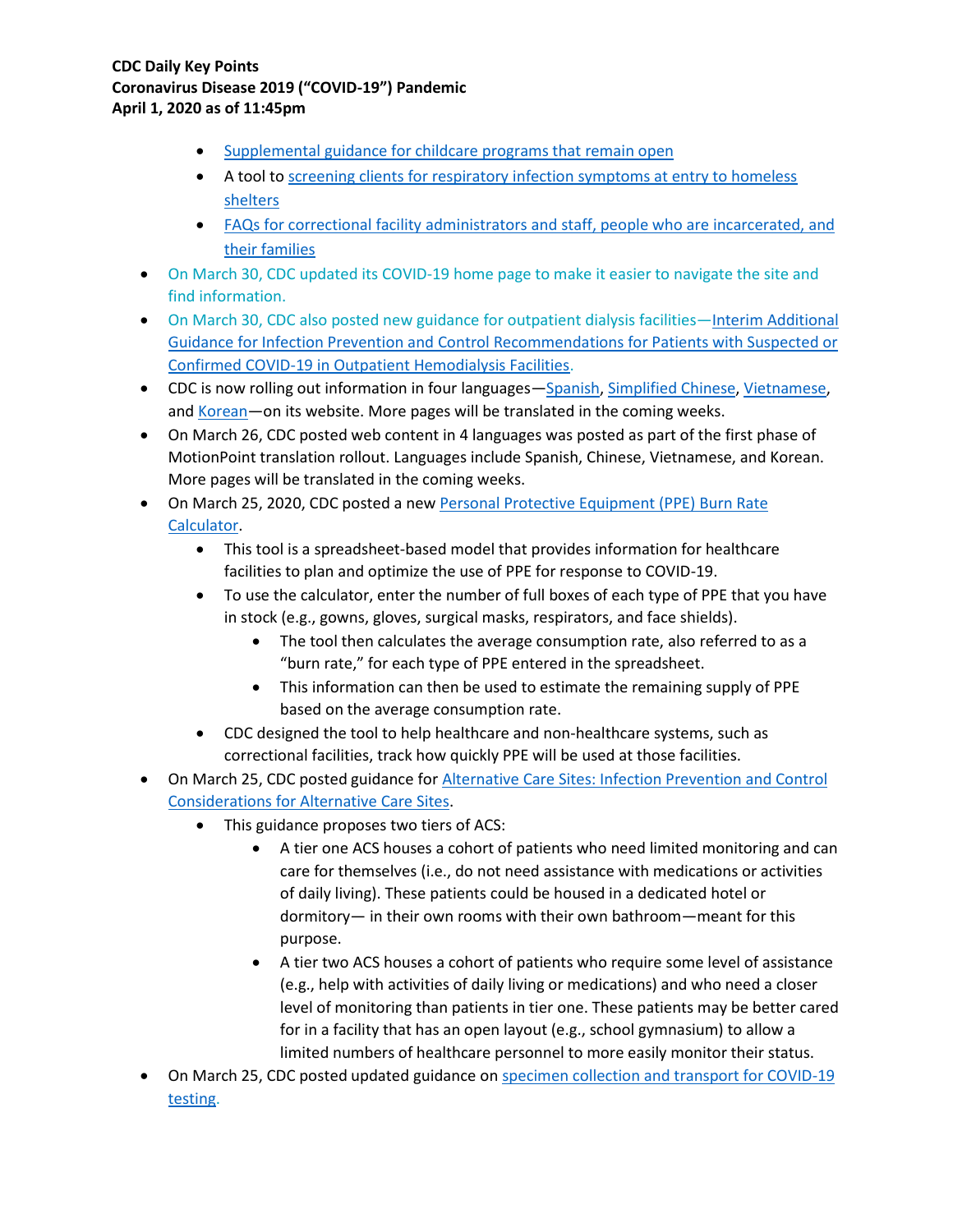- CDC laboratories have been researching ways to make testing for COVID-19 easier to conduct. CDC has also been in contact with other laboratories doing the same.
- This guidance is informed by this research and the laboratory findings. It allows more flexibility in obtaining specimens for COVID-19 diagnosis.
	- When collecting a nasopharyngeal (NP) swab is not possible, the new guidance allows for a nasal swab specimen to be used instead.
		- A nasal swab specimen is easier to collect and less unpleasant for the patient.
		- Nasal swab specimens do not require the healthcare provider to wear the extensive PPE needed when collecting an NP swab.
	- The new guidance allows for people to collect their own nasal swabs under the supervision of a healthcare provider. This further reduces the burden on healthcare staff.
	- FDA guidance now allows for a specimen to be sent in sterile saline when the recommended viral transport medium (VTM) is unavailable. VTM is currently in short supply.
- CDC has issued Travel Health Notices and other travel guidance.
	- On March 27, CDC issued [a Level 3 Global Travel Health Notice,](https://wwwnc.cdc.gov/travel/notices/warning/coronavirus-global) advising travelers to avoid all nonessential international travel.
	- On March 28, due to extensive community transmission of COVID -19 in the area, CDC [urged residents of New York, New Jersey, and Connecticut](https://www.cdc.gov/media/releases/2020/s038-travel-advisory.html) to refrain from non-essential domestic travel for 14 days effective immediately.
- A [recent MMWR](https://www.cdc.gov/mmwr/volumes/69/wr/mm6912e3.htm?s_cid=mm6912e3_w) reported that SARS-CoV-2 RNA was found on surfaces in cruise ship cabins up to 17 days after the *Diamond Princess* cabins were vacated. The RNA was found before the cabins were disinfected.
	- Live, infectious virus was NOT found. This finding does not indicate that SARS-CoV-2 was transmitted from these surfaces.
	- The most comprehensive studies to date show that infectious SARS-CoV-2 virus can survive only for up to 72 hours on plastic and steel, and up to 24 hours on cardboard.

# **WHAT YOU CAN DO**

- Everyone can do their part to help respond to this emerging public health threat:
	- The White House Task Force on Coronavirus is asking Americans to [Slow the Spread](https://www.whitehouse.gov/wp-content/uploads/2020/03/03.16.20_coronavirus-guidance_8.5x11_315PM.pdf) through April 30.
	- This is a nationwide effort to slow the spread of COVID-19 through the implementation of social distancing at all levels of society.
		- CDC developed print resources to promote this message, including a [Stay at](https://www.cdc.gov/coronavirus/2019-ncov/downloads/StayHomeFromWork_Horizontal.pdf)  [home if you are sick!](https://www.cdc.gov/coronavirus/2019-ncov/downloads/StayHomeFromWork_Horizontal.pdf) poster.
	- Older people and people with severe chronic conditions should take special [precautions](https://www.cdc.gov/coronavirus/2019-ncov/specific-groups/high-risk-complications.html) because they are at higher risk of developing serious COVID-19 illness.
	- If you are a healthcare provider, use your judgement to determine if a patient has signs and symptoms compatible with COVID-19 and whether the patient should be tested. Factors to consider, in addition to clinical symptoms, may include: